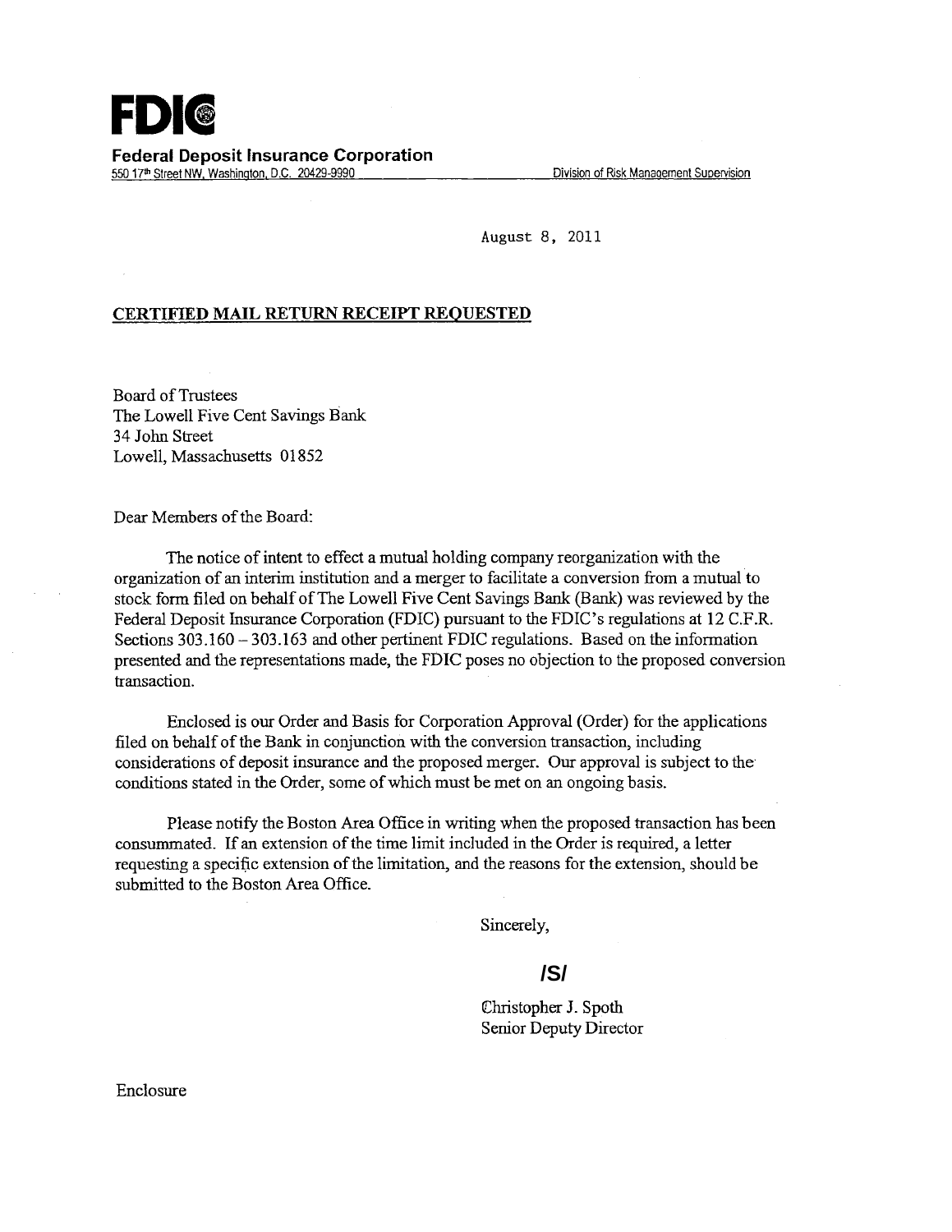Board of Directors The Lowell Five Cent Savings Bank, Lowell, Massachusetts Page2

 $\frac{1}{2}$ 

cc: Matthew D. Hanaghan Nutter McClennen & Fish LLP Seaport West 155 Seaport Boulevard Boston, Massachusetts 02210-2604

 $\mathcal{A}$ 

 $\bar{\omega}$ 

 $\mathcal{L}^{\mathcal{L}}$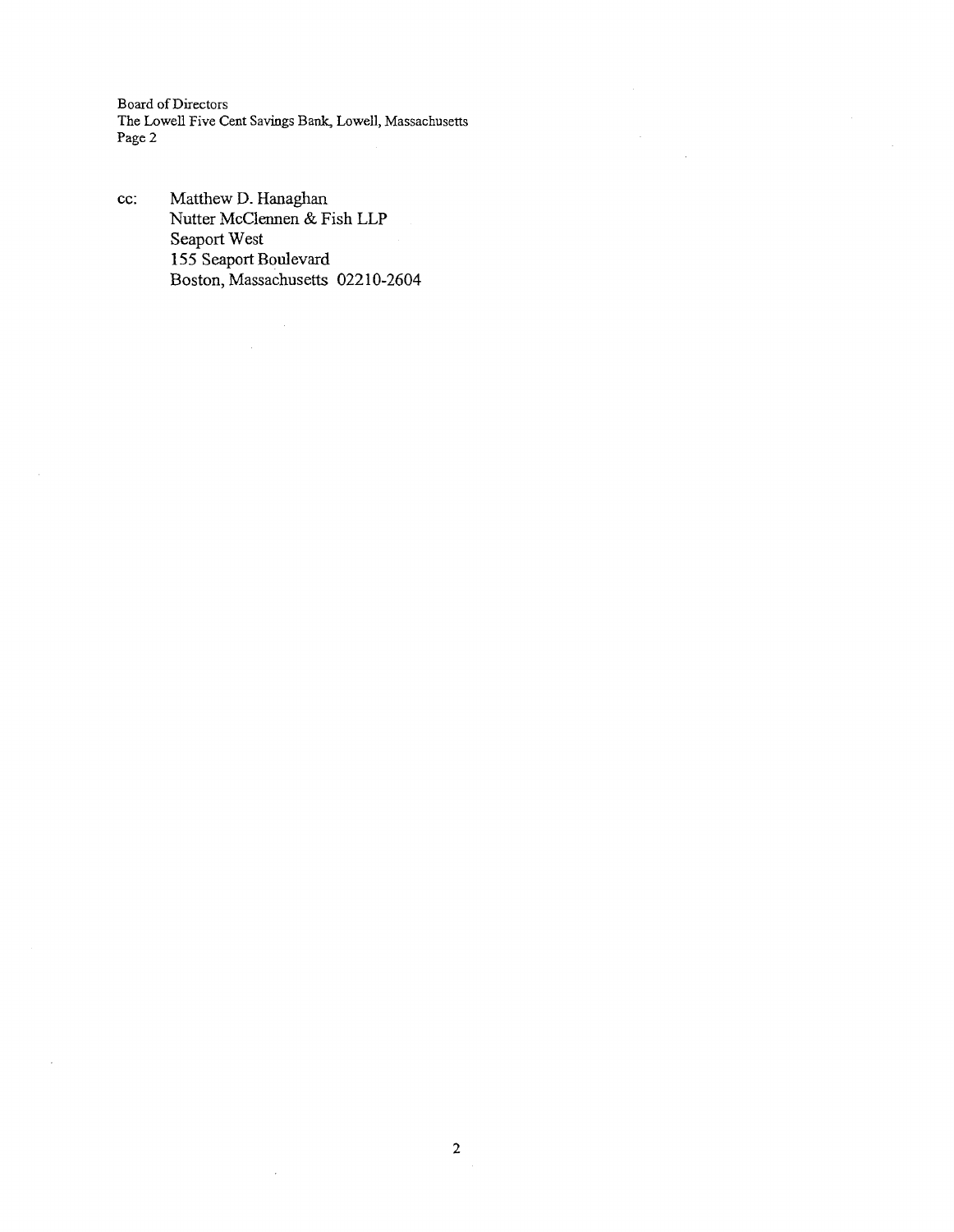## **FEDERAL DEPOSIT INSURANCE CORPORATION**

The Lowell Five Cent Savings Bank Lowell, Middlesex County, Massachusetts

Application for Federal Deposit Insurance and Consent to Merge

## **ORDER AND BASIS FOR CORPORATION APPROVAL**

Pursuant to Section 5, Section 18(c), and other provisions of the Federal Deposit Insurance (FDI) Act, an application has been filed on behalf of The Lowell Five Cent Savings Bank, Lowell, Massachusetts (Mutual Institution), currently a state-chartered, mutually-owned Deposit Insurance Fund (DIF) member with total resources of \$715,494,000 and total deposits of \$584,637,000 as of March 31, 2011, for the FDIC's consent to merge with Lowell Five Interim Subsidiary Bank, a proposed new, interim Massachusetts-chartered subsidiary stock bank (Stock Bank). In addition, applications have been filed for Federal deposit insurance for Stock Bank and Lowell Five Interim Mutual Bank (IMB), an interim Massachusetts-chartered mutual savings bank (a de novo mutual savings bank to be subsequently organized into a mutual holding company).

The transaction is to effect the Mutual Institution's plan of reorganization which, solely to facilitate such undertaking, provides for:

- The chartering of IMB and the subsequent reorganization of IMB into Lowell Five Bancorp, MHC (MHC), a Massachusetts-chartered mutual holding company;
- The chartering of Stock Bank as a wholly-owned subsidiary of MHC;
- The chartering of Lowell Five Bancorp, Inc. (SHC) as a Massachusetts-chartered stock holding company;
- The merger of Mutual Institution with and into Stock Bank (Resultant Bank), with the surviving entity taking the name of The Lowell Five Cent Savings Bank;
- MHC to immediately thereafter contribute 100 percent of the shares of Resultant Bank to SHC.

Upon consummation of the reorganization, the deposits of Resultant Bank will continue to be insured under the DIF. On the effective date of the reorganization, Resultant Bank will be a stock bank that is wholly owned by SHC which will be wholly-owned by MHC. Following consummation of the merger, Resultant Bank will operate the same banking business, with the same management, at the same locations now being served by the Mutual Institution. The proposed transaction, per se, will not alter the competitive structure of banking in the market served by the Mutual Institution. The Lowell Five Cent Savings Bank's main office will continue to be located at 34 John Street, Lowell Massachusetts.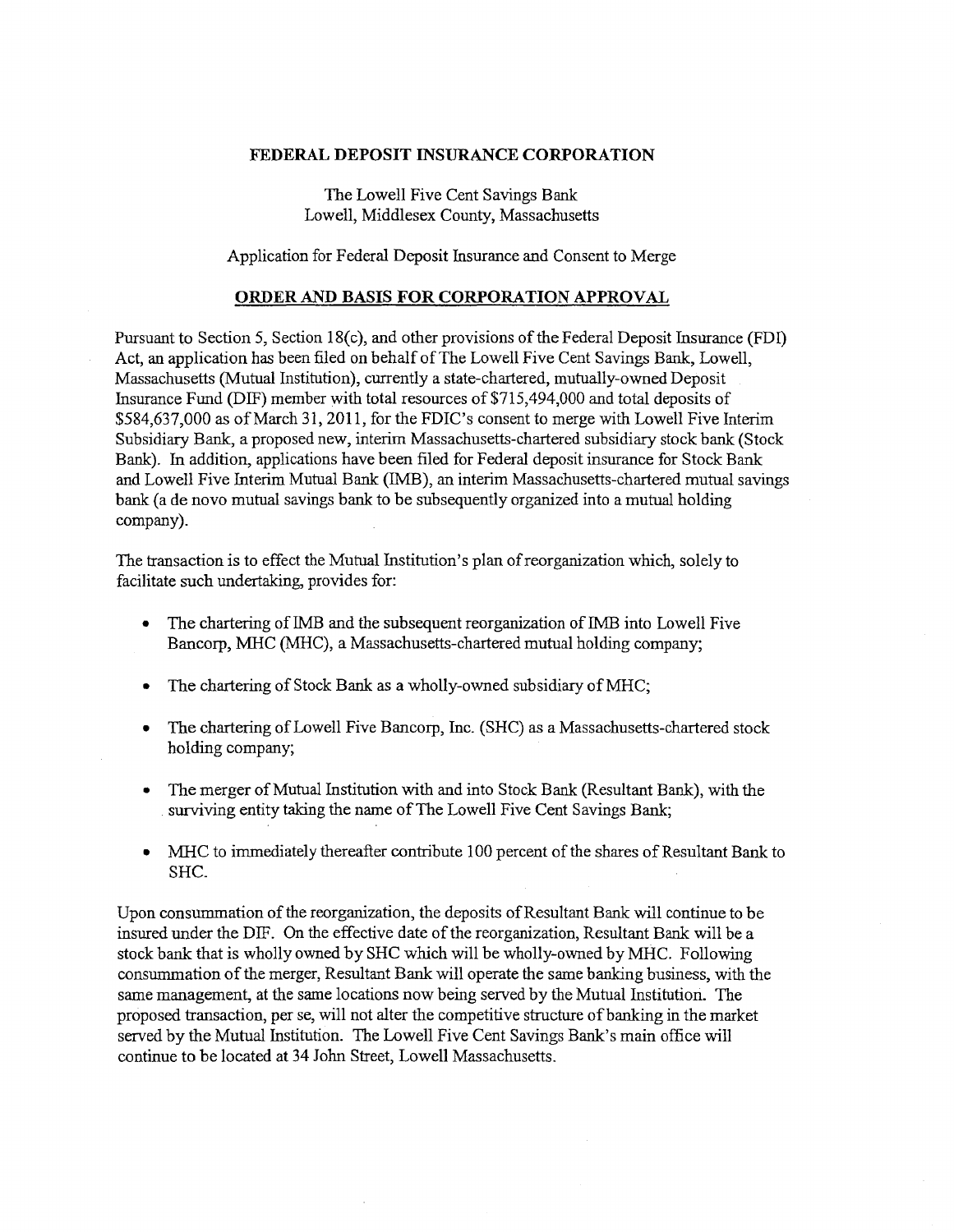Notice of the proposed transaction, in a form approved by the FDIC, has been published pursuant to the FDI Act. A review of available information, including the Community Reinvestment Act (CRA) Statement of the Mutual Institution, disclosed no inconsistencies with the purposes of the CRA. The Lowell Five Cent Savings Bank is expected to continue to meet the credit needs of its entire community, consistent with the safe and sound operation of the institution.

In connection with the merger application, the FDIC has taken into consideration the financial and managerial resources and prospects of the Mutual Institution and the Resultant Bank, the convenience and needs of the community to be served, and the competitive effects of the proposed transactions. The FDIC has also taken into consideration the effectiveness of the insured depository institutions involved in the proposed merger transaction in combating moneylaundering activities.

In addition, the FDIC has fully considered all available facts and information relevant to the factors of Section 6 of the FDI Act relating to the applications for Federal deposit insurance for Stock Bank and IMB, the interim Massachusetts-chartered mutual savings bank.

Having found favorably on all statutory factors, it is the FDIC's judgment that the applications for Consent to Merge and for Federal deposit insurance should be and are hereby approved, subject to the following conditions, some of which are continuing in nature:

- 1. Except for the proposed transfer to SHC, no shares of the stock of The Lowell Five Cent Savings Bank shall be sold, transferred or otherwise disposed of, to any person (including any ESOP) unless prior notice is provided to, and non-objection received from, the FDIC.
- 2. Prior to a sale, transfer or other disposition of any shares of SHC by MHC to any person (including any ESOP) or a conversion ofMHC to stock form, The Lowell Five Cent Savings Bank will provide written notification to the FDIC and provide the FDIC with copies of all documents filed with the state and Federal banking and/or securities regulators in connection with any sale, transfer, disposition or conversion;
- 3. Should any shares of stock ofThe Lowell Five Cent Savings Bank or SHC be issued to persons other than MHC, any dividends waived by MHC must be retained by SHC or The Lowell Five Cent Savings Bank and segregated, earmarked or otherwise identified on its books and records; such amounts must be taken into account in any valuation of the institution and factored into the calculation used in establishing a fair and reasonable basis for exchanging shares in any subsequent conversion ofMHC to stock form; such amounts shall not be available for payment to or the value thereof transferred to minority shareholders, by any means including through dividend payments or at liquidation;
- 4. For twelve (12) months following the reorganization, The Lowell Five Cent Savings Bank will not make any distributions to stockholders that represent a return of capital without the written non-objection of the Regional Director.